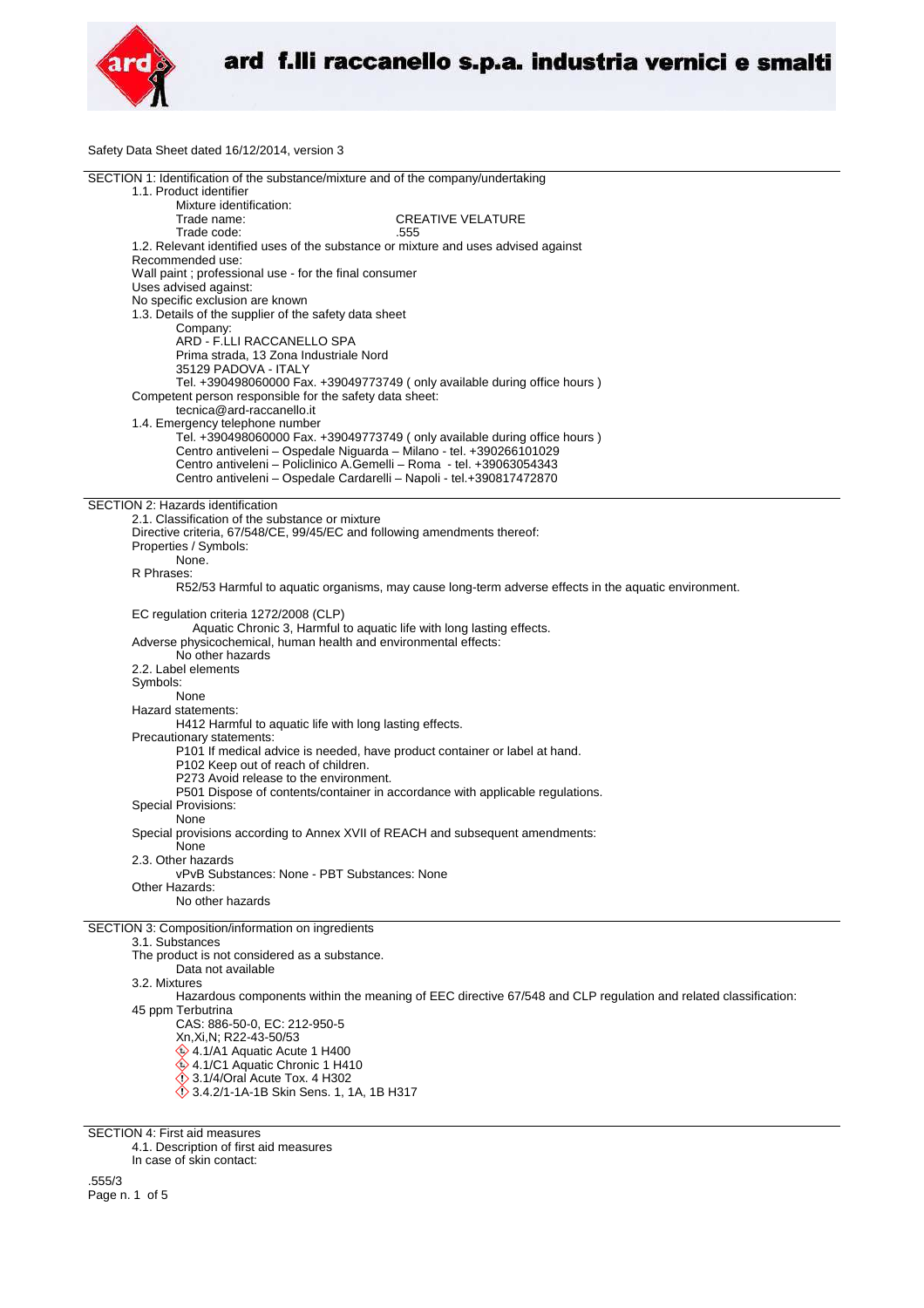Safety Data Sheet

Wash with plenty of water and soap.

In case of eyes contact:

Rinse immediately with plenty of water and seek medical advice.

In case of Ingestion:

Do not under any circumstances induce vomiting. OBTAIN A MEDICAL EXAMINATION IMMEDIATELY.

In case of Inhalation:

Remove casualty to fresh air and keep warm and at rest. 4.2. Most important symptoms and effects, both acute and delayed

No known symptoms to date.

4.3. Indication of any immediate medical attention and special treatment needed

Treatment:

Treat symptomatically.

SECTION 5: Firefighting measures

### 5.1. Extinguishing media

- Suitable extinguishing media:
- Irrelevant, the product is not flammable.

Extinguishing media which must not be used for safety reasons:

None in particular.

5.2. Special hazards arising from the substance or mixture

May produce toxic fumes of carbon monoxide if burning.

Do not inhale explosion and combustion gases.

- 5.3. Advice for firefighters
	- Use suitable breathing apparatus .

Collect contaminated fire extinguishing water separately. This must not be discharged into drains.

Move undamaged containers from immediate hazard area if it can be done safely.

SECTION 6: Accidental release measures

6.1. Personal precautions, protective equipment and emergency procedures

- Wear personal protection equipment.
	- Remove persons to safety.

See protective measures under point 7 and 8.

6.2. Environmental precautions

Do not allow to enter into soil/subsoil. Do not allow to enter into surface water or drains.

Retain contaminated washing water and dispose it.

- In case of gas escape or of entry into waterways, soil or drains, inform the responsible authorities.
- 6.3. Methods and material for containment and cleaning up
	- Suitable material for taking up: absorbing material, organic, sand.
	- Wash with plenty of water.
- 6.4. Reference to other sections
	- See also section 8 and 13

### SECTION 7: Handling and storage

7.1. Precautions for safe handling

Avoid contact with skin and eyes, inhalation of vapours and mists.

- Don't use empty container before they have been cleaned.
- Contamined clothing should be changed before entering eating areas.
- Do not eat or drink while working.

See also section 8 for recommended protective equipment.

7.2. Conditions for safe storage, including any incompatibilities

- Keep away from food, drink and feed.
- Incompatible materials: None in particular.
	- Instructions as regards storage premises:
	- Adequately ventilated premises.
- 7.3. Specific end use(s)
	- None in particular

# SECTION 8: Exposure controls/personal protection

8.1. Control parameters Exposure limit(s): There are not occupational exposure limits in accordance to the EU legislation DNEL Values: Data not available PNEC Values: Data not available 8.2. Exposure controls Eye/ face protection: Not needed for normal use. Anyway, operate according good working practices. Skin protection a) protection for hands: One-time gloves. b) other: No special precaution must be adopted for normal use. Respiratory protection: Not needed for normal use. Thermal Hazards: None

.555/3 Page n. 2 of 5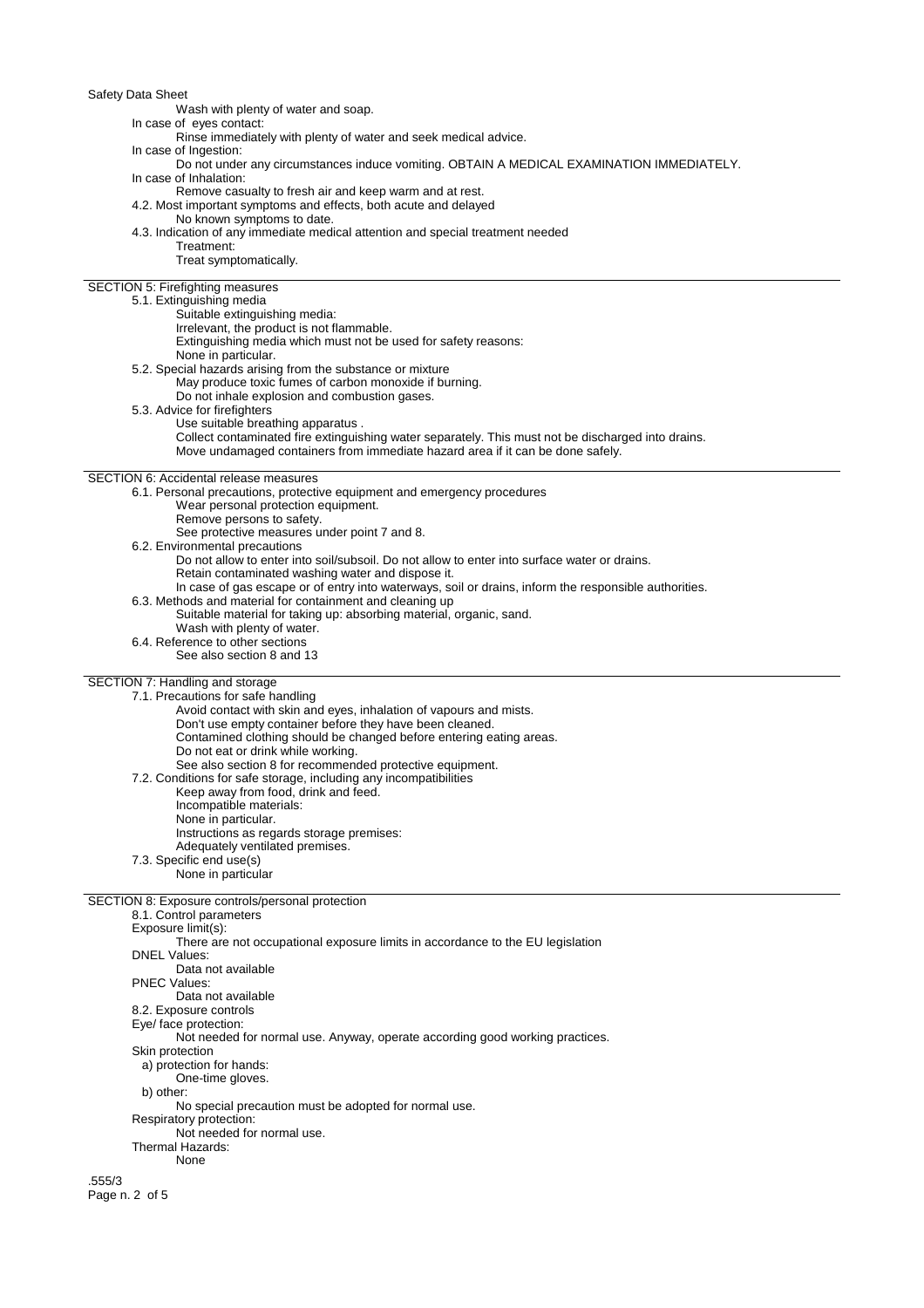Safety Data Sheet

Environmental exposure controls: None

SECTION 9: Physical and chemical properties 9.1. Information on basic physical and chemical properties Appearance and colour: Fluid dispersion various colors<br>Odour: Characteristic: slightly acrid and Odour:<br>
Characteristic: slightly acrid and aliphatic hydrocarbons<br>
Odour threshold: Characteristic: aliable Data not available<br>8.5 - 9.0 pH: 8,5 - 9,0 Melting point / freezing point: Data not available Initial boiling point and boiling range: Data not available Solid/gas flammability: Upper/lower flammability or explosive limits: Data not available<br>Vapour density: Data not available Vapour density:<br>
Flash point:<br>
Flash point:<br>
Dot flammable Flash point:<br>
Evaporation rate:<br>
Evaporation rate:<br>
Data not availa Data not available Vapour pressure: Data not available Relative density: 1050 - 1150 g/l a 20°C<br>Solubility in water: 1050 - Miscible Solubility in water: Solubility in oil: Insoluble Insoluble<br>Partition coefficient (n-octanol/water): Data not available Partition coefficient (n-octanol/water): Data not available Auto-ignition temperature: Decomposition temperature: Data not available<br>Viscosity: 15000 - 17000 cP 15000 - 17000 cP<br>Data not available Explosive properties:<br>
Oxidizing properties:<br>
Oxidizing properties:<br>
Data not available Oxidizing properties: 9.2. Other information Miscibility: **Data not available**<br>
Fat Solubility: **Data not available** Fat Solubility:<br>
Conductivity: Conductivity: Data not available Data not available Substance Groups relevant properties: Data not available Note: The data herein refer to QC when the product was put on the market. SECTION 10: Stability and reactivity 10.1. Reactivity Stable under normal conditions 10.2. Chemical stability Stable under normal conditions 10.3. Possibility of hazardous reactions None 10.4. Conditions to avoid Stable under normal conditions. 10.5. Incompatible materials None in particular. 10.6. Hazardous decomposition products None. SECTION 11: Toxicological information 11.1. Information on toxicological effects Toxicological information of the mixture: Data not available Toxicological information of the main substances found in the mixture: Data not available If not differently specified, the information required in Regulation 453/2010/EC listed below must be considered as N.A.: a) acute toxicity; b) skin corrosion/irritation; c) serious eye damage/irritation; d) respiratory or skin sensitisation; e) germ cell mutagenicity; f) carcinogenicity; g) reproductive toxicity; h) STOT-single exposure; i) STOT-repeated exposure; j) aspiration hazard. SECTION 12: Ecological information 12.1. Toxicity Adopt good working practices, so that the product is not released into the environment. Harmful to aquatic organisms, may cause long-term adverse effects in the aquatic environment. Terbutrina - CAS: 886-50-0 a) Aquatic acute toxicity: Endpoint: EC50 - Species: Algae = 0.0067 mg/L - Duration h: 48 12.2. Persistence and degradability Data not available 12.3. Bioaccumulative potential Terbutrina - CAS: 886-50-0 Bioaccumulation: Not bioaccumulative - Test: log Kow 3.2 - Duration: Data not available - Notes: Data not available

.555/3 Page n. 3 of 5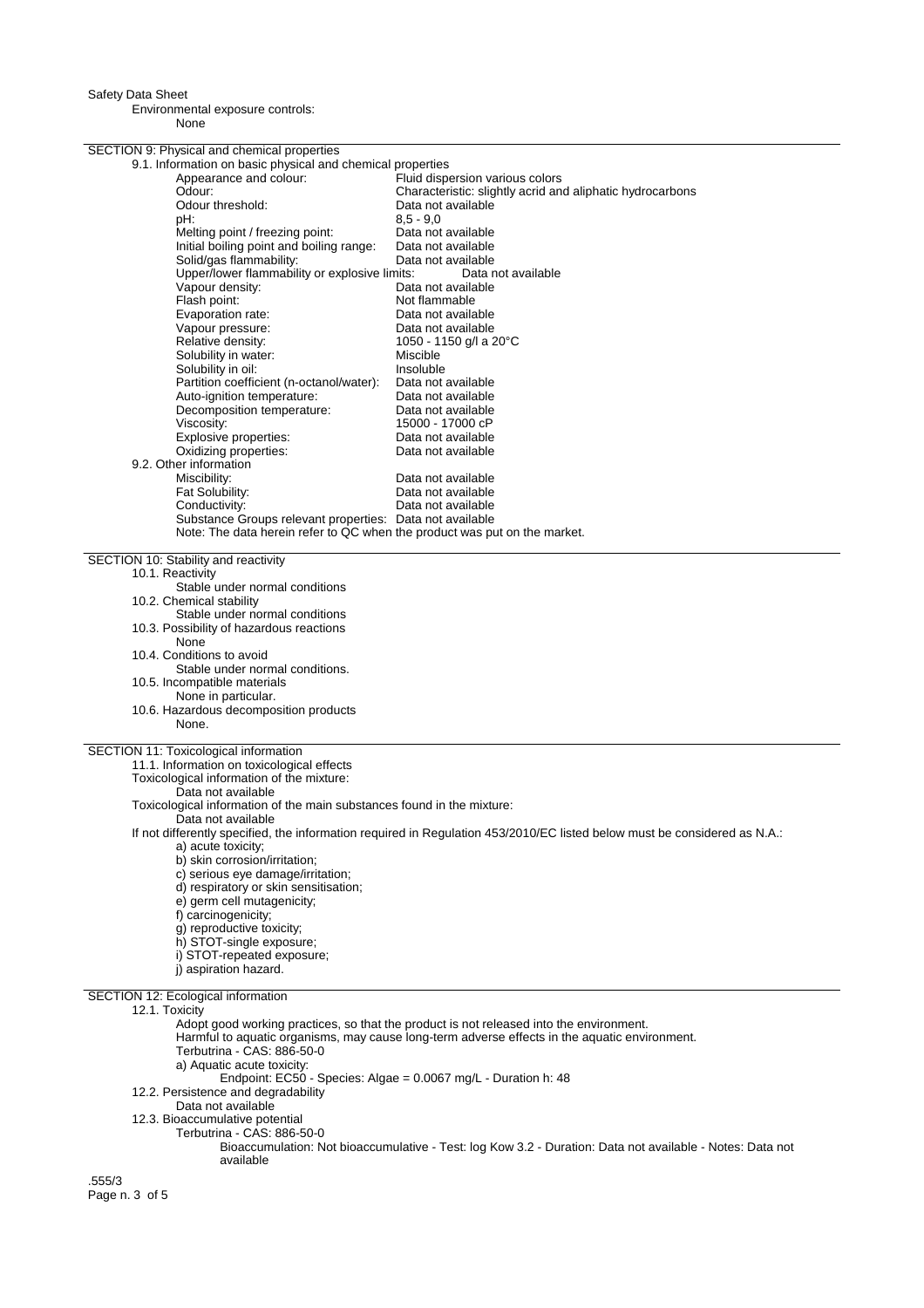## Safety Data Sheet

- 12.4. Mobility in soil
	- Data not available
- 12.5. Results of PBT and vPvB assessment
- vPvB Substances: None PBT Substances: None
- 12.6. Other adverse effects
	- None

SECTION 13: Disposal considerations 13.1. Waste treatment methods

> Recover if possible. In so doing, comply with the local and national regulations currently in force. Waste should not be disposed of by release to sewers.

Contaminated packaging thinners and cleaning diluents must be landfilled.

SECTION 14: Transport information

# 14.1. UN number

Not classified as dangerous in the meaning of transport regulations.

- 14.2. UN proper shipping name
- Data not available
- 14.3. Transport hazard class(es) Data not available
- 14.4. Packing group
- 
- Data not available 14.5. Environmental hazards
- Data not available
- 14.6. Special precautions for user
- 
- Data not available
- 14.7. Transport in bulk according to Annex II of MARPOL73/78 and the IBC Code Data not available

# SECTION 15: Regulatory information

15.1. Safety, health and environmental regulations/legislation specific for the substance or mixture Dir. 67/548/EEC (Classification, packaging and labelling of dangerous substances). Dir. 99/45/EEC (Classification, packaging and labelling of dangerous preparations). DIR.2004/42/CE. Subcategory l Type BA limit COV 200 g/l. Contained in product < 200 g/l. Regulation (EU) No 528/2012 and subsequent amendments. This product contains biocides with algaecide and fungicide properties. Active ingredients: Zinc pyrithione 2-ottil-2H-isotiazol-3-one Terbutryn Dir. 98/24/EC (Risks related to chemical agents at work). Directive 2000/39/CE (Occupational exposure limit values) and subsequent modifications: 2004/37/CE, 2006/15/CE and 2009/161/UE. Dir. 2006/8/EC Regulation (EC) n. 1907/2006 (REACH) Regulation (EC) n. 1272/2008 (CLP) Regulation (EC) n. 790/2009 (ATP 1 CLP) and (EU) n. 758/2013 Regulation (EU) n. 453/2010 (Annex I) Regulation (EU) n. 286/2011 (ATP 2 CLP) Regulation (EU) n. 618/2012 (ATP 3 CLP) Restrictions related to the product or the substances contained according to Annex XVII Regulation (EC) 1907/2006 (REACH) and subsequent modifications: None Where applicable, refer to the following regulatory provisions : Directive 2003/105/CE ('Activities linked to risks of serious accidents') and subsequent amendments. Regulation (EC) nr 648/2004 (detergents). 1999/13/EC (VOC directive)

15.2. Chemical safety assessment

No

### SECTION 16: Other information

Full text of phrases referred to in Section 3:

- R22 Harmful if swallowed.
- R43 May cause sensitization by skin contact.
- R50/53 Very toxic to aquatic organisms, may cause long-term adverse effects in the aquatic environment.
- H400 Very toxic to aquatic life.
- H410 Very toxic to aquatic life with long lasting effects.
- H302 Harmful if swallowed.
- H317 May cause an allergic skin reaction.
- Paragraphs modified from the previous revision:
- SECTION 1: Identification of the substance/mixture and of the company/undertaking
- SECTION 2: Hazards identification
- SECTION 4: First aid measures
- SECTION 9: Physical and chemical properties
- SECTION 12: Ecological information

.555/3 Page n. 4 of 5